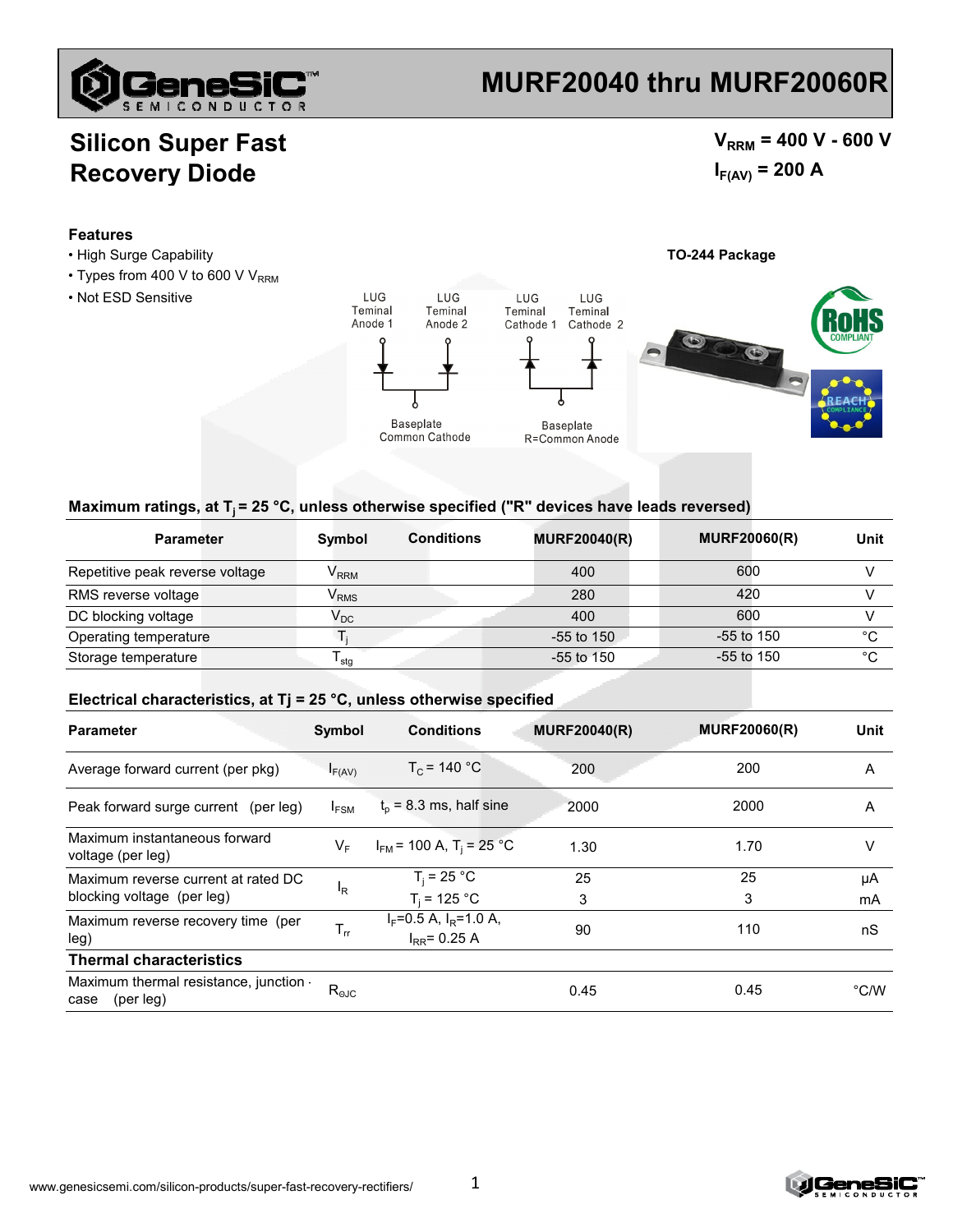

# MURF20040 thru MURF20060R

Figure .1- Typical Forward Characteristics